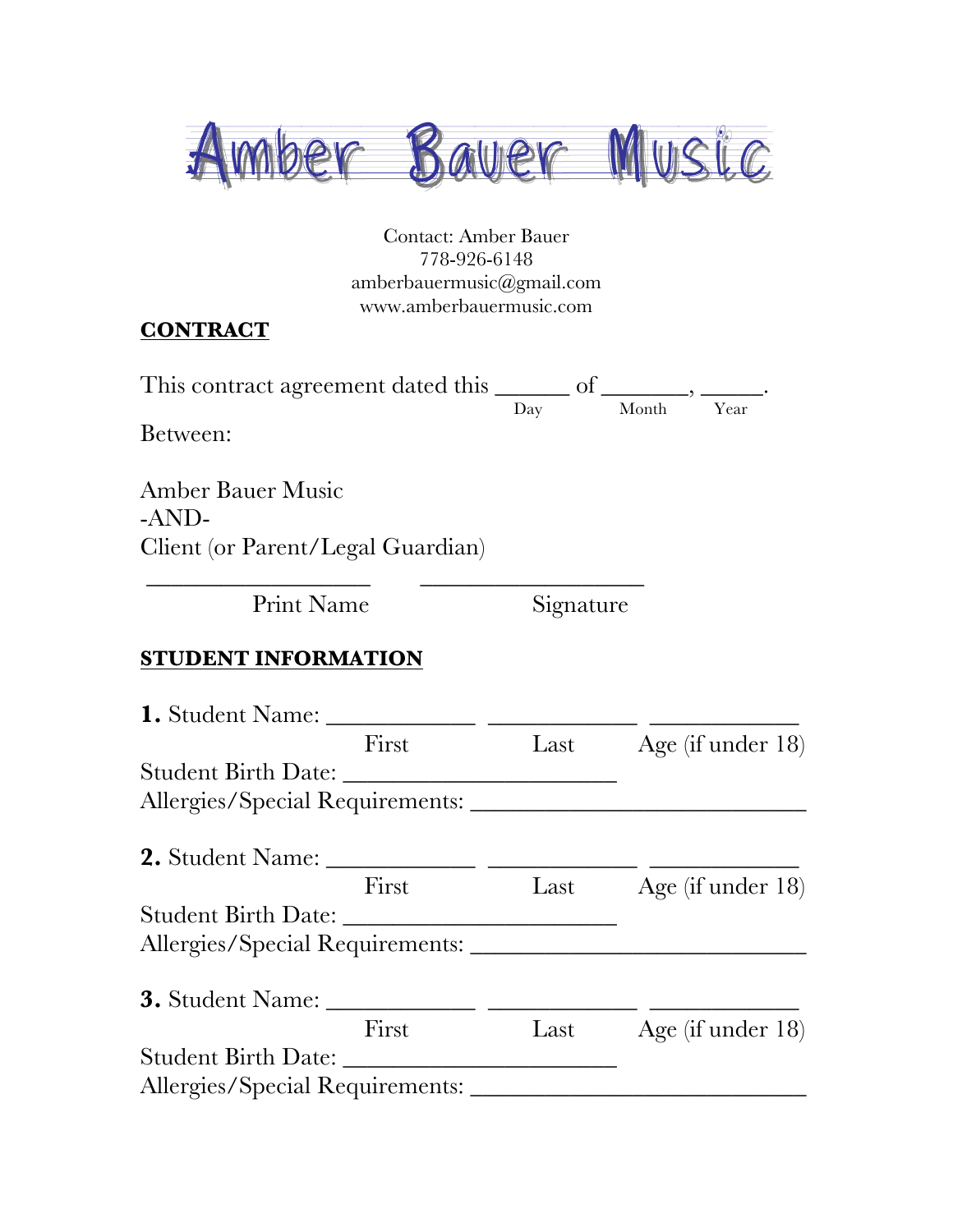### **PARENT/LEGAL GUARDIAN INFORMATION**

Parent/Guardian Name (if student is under 18):

|                              | Parent's Email: New York Channels and Security and Security and Security and Security and Security and Security and Security and Security and Security and Security and Security and Security and Security and Security and Se |           |           |
|------------------------------|--------------------------------------------------------------------------------------------------------------------------------------------------------------------------------------------------------------------------------|-----------|-----------|
| Home Address:                |                                                                                                                                                                                                                                |           |           |
|                              |                                                                                                                                                                                                                                |           |           |
|                              |                                                                                                                                                                                                                                |           |           |
|                              | Home                                                                                                                                                                                                                           | Work      | Alternate |
|                              |                                                                                                                                                                                                                                |           |           |
| Emergency Contact #1: _____  | <b>EMERGENCY CONTACT INFORMATION</b>                                                                                                                                                                                           | Name      |           |
| Home                         | Work                                                                                                                                                                                                                           | Alternate |           |
| Emergency Contact #2: : ____ |                                                                                                                                                                                                                                | Name      |           |

#### **INSTRUMENT INFORMATION**

Instrument Choice (circle one): Voice Guitar Keys Percussion

If guitar, does the student own/have access to this instrument? (Amber Bauer Music will provide if not). Y/N

How long has the student been taking lessons for this instrument (if any at all)? vears

### **CANCELLATION POLICY**

Unfortunately no refunds will be given because camp costs are derived from a projected number of students. Having said this, in the case of a family